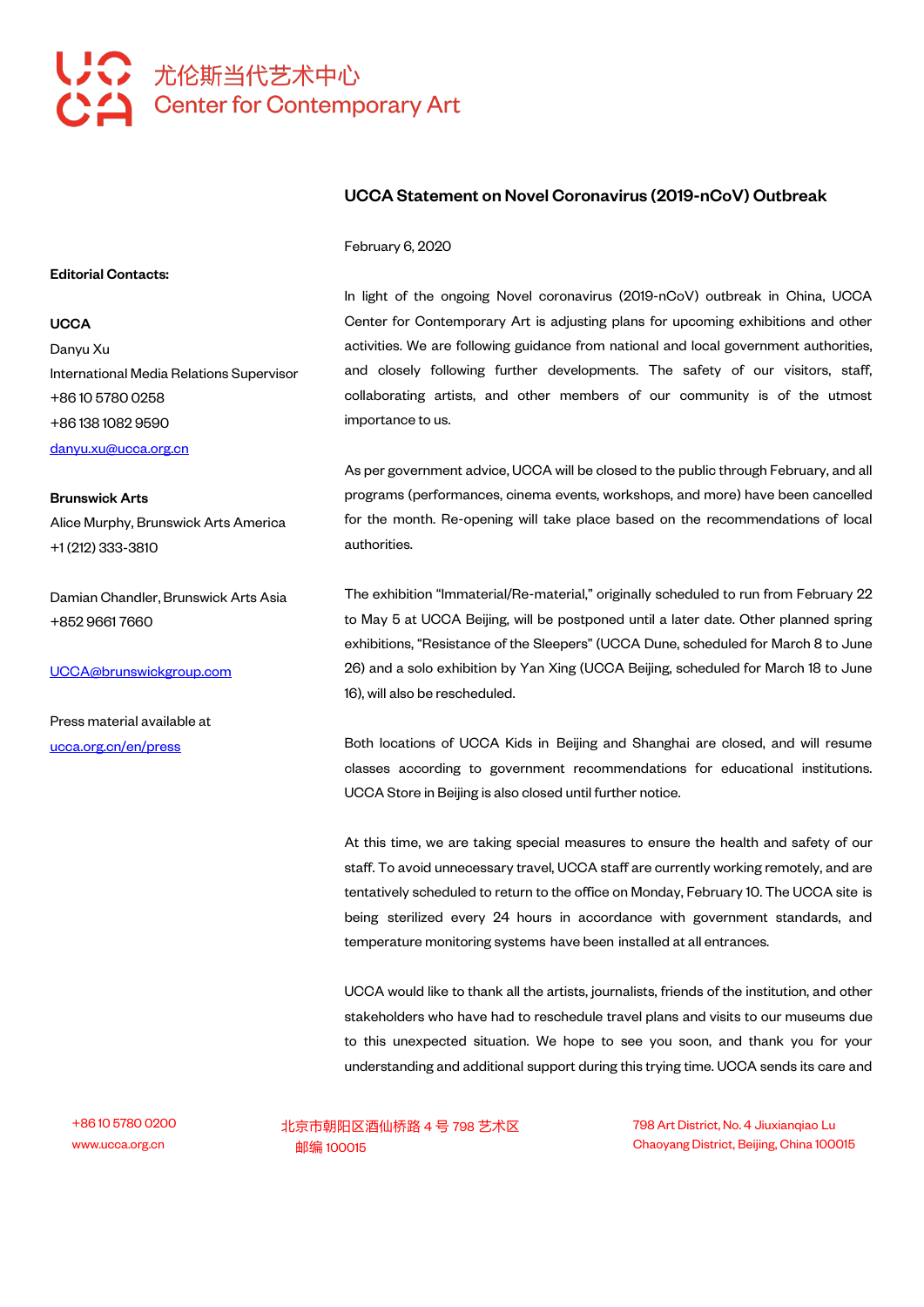concern to those affected by the virus, and expresses our sincere gratitude to the medical staff and emergency response teams selflessly working to ensure public health.

For further updates regarding exhibitions and adjustments to our museums' opening hours, please visit UCCA's official website, or our social media platforms on WeChat, Weibo, and Instagram. Please contact press@ucca.org.cn for media enquiries, or email ve@ucca.org.cn for any questions regarding tickets and membership.

## About UCCA

UCCA was founded in 2007 by Guy and Miriam Ullens as the Ullens Center for Contemporary Art. In 2017, it evolved into the UCCA Group, under the ownership and stewardship of a new group of patrons and shareholders. Committed to the belief that art can deepen lives and transcend boundaries, UCCA presents a wide range of exhibitions, public programs, and research initiatives to a public of more than one million visitors each year.

The historical core of UCCA Group is UCCA Beijing, housed in the former factory chambers of 798 Art District, and now an accredited museum licensed bythe Beijing Municipal Bureau of Culture to present exhibitions and programs with leading Chinese and global artists and institutions. UCCA Beijing operates as a "private non-enterprise unit" under Chinese law, and is wholly owned by UCCA Group. Separately, UCCA Group holds ancillary entities, some of which are run on a for-profit basis. These include: UCCA Kids, an arts-education business; UCCA Store, covering retailing affiliated with artists and exhibitions; and UCCA Lab, which produces collaborative content with commercial brands. UCCA is also actively expanding its presence throughout China in collaboration with outside partners, beginning with the opening of UCCA Dune in Aranya, Beidaihe, in 2018. A new UCCA museum in Shanghai will open in early 2021.

The structure of UCCA Group reflects current best practices in China, combined with the vision of our board to build a modern, sustainable organization best suited for long-term growth and viability, as we undertake the critical mission of being the premier contemporary art institution in China. In all its efforts, UCCA endeavors to bring China into global dialogue through contemporary art.

+8610 5780 0200 北京市朝阳区酒仙桥路 4 号 798 艺术区 798 Art District, No. 4 Jiuxianqiao Lu www.ucca.org.cn 邮编 100015 Chaoyang District, Beijing, China 100015